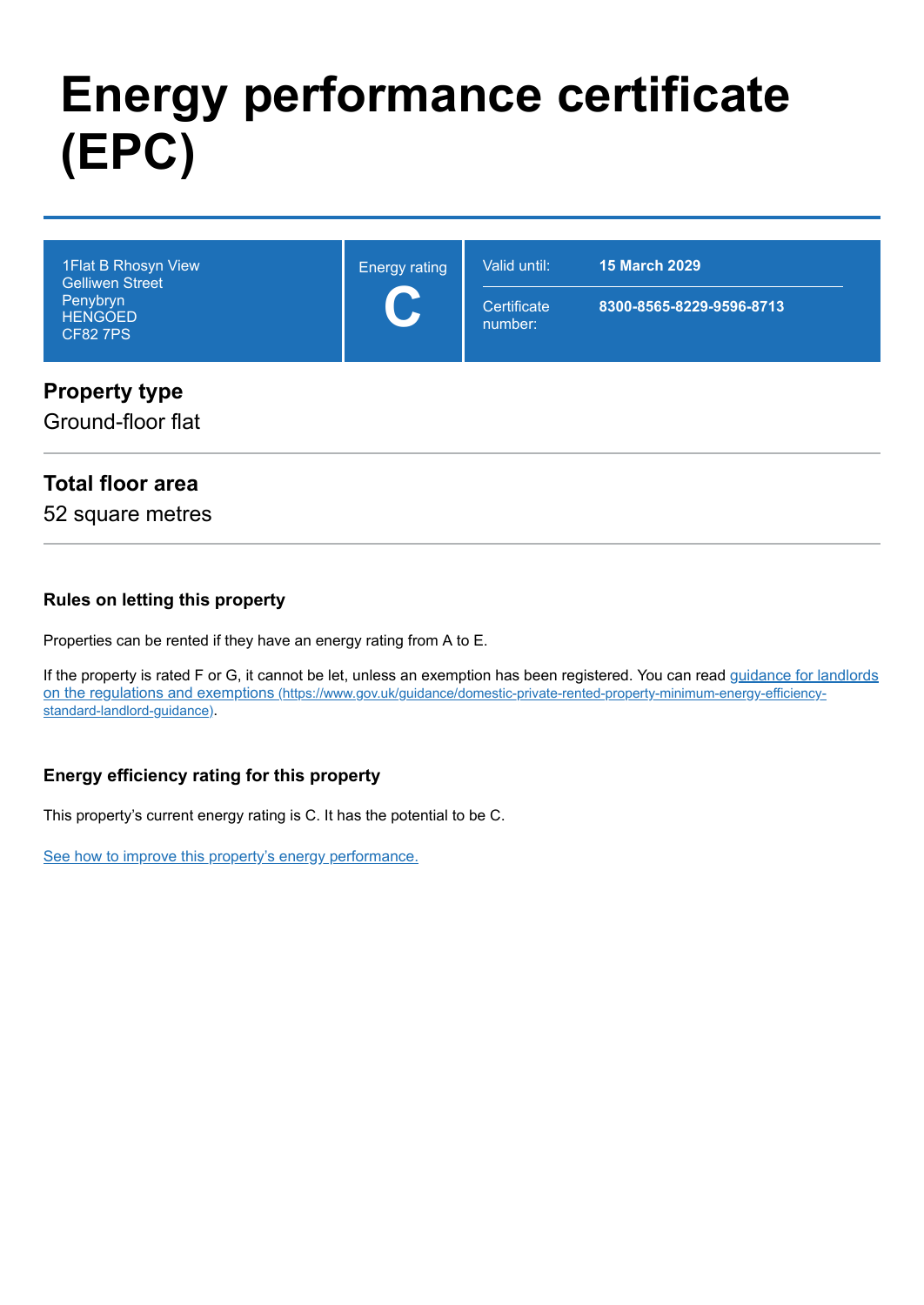| <b>Score</b> | <b>Energy rating</b> | <b>Current</b> | <b>Potential</b> |
|--------------|----------------------|----------------|------------------|
| $92 +$       |                      |                |                  |
| 81-91        | Β                    |                |                  |
| 69-80        | C                    | 79   C         | 79   C           |
| 55-68        |                      |                |                  |
| 39-54        | E                    |                |                  |
| $21 - 38$    | F                    |                |                  |
| $1 - 20$     | <b>Ay</b>            |                |                  |

The graph shows this property's current and potential energy efficiency.

Properties are given a rating from A (most efficient) to G (least efficient).

Properties are also given a score. The higher the number the lower your fuel bills are likely to be.

For properties in England and Wales:

- the average energy rating is D
- the average energy score is 60

#### **Breakdown of property's energy performance**

This section shows the energy performance for features of this property. The assessment does not consider the condition of a feature and how well it is working.

Each feature is assessed as one of the following:

- very good (most efficient)
- good
- average
- poor
- very poor (least efficient)

When the description says "assumed", it means that the feature could not be inspected and an assumption has been made based on the property's age and type.

| <b>Feature</b><br><b>Description</b> |                                             | Rating |
|--------------------------------------|---------------------------------------------|--------|
| Wall                                 | Timber frame, as built, insulated (assumed) | Good   |
| Window                               | Fully double glazed                         | Good   |
| Main heating                         | Boiler and radiators, mains gas             | Good   |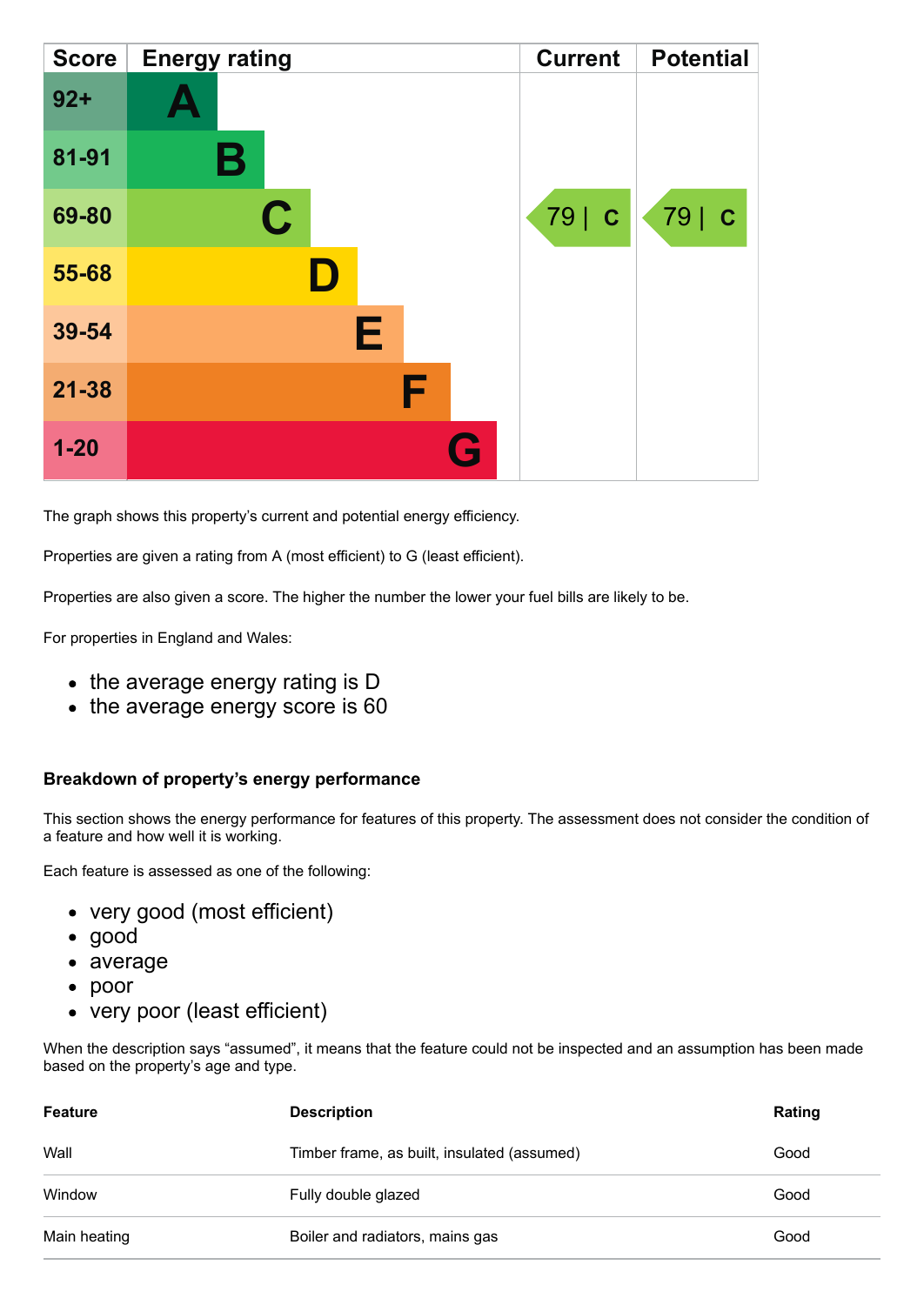| <b>Feature</b>       | <b>Description</b>                       | Rating    |
|----------------------|------------------------------------------|-----------|
| Main heating control | Programmer, room thermostat and TRVs     | Good      |
| Hot water            | From main system                         | Good      |
| Lighting             | Low energy lighting in all fixed outlets | Very good |
| Roof                 | (another dwelling above)                 | N/A       |
| Floor                | Solid, insulated (assumed)               | N/A       |
| Secondary heating    | None                                     | N/A       |

# **Primary energy use**

The primary energy use for this property per year is 149 kilowatt hours per square metre (kWh/m2).

What is primary energy use?  $\blacktriangleright$ 

#### **Environmental impact of this property**

This property's current environmental impact rating is B. It has the potential to be B.

Properties are rated in a scale from A to G based on how much carbon dioxide (CO2) they produce.

Properties with an A rating produce less CO2 than G rated properties.

### **An average household produces**

6 tonnes of CO2

### **This property produces**

### **This property's potential production**

1.3 tonnes of CO2

1.3 tonnes of CO2

By making the [recommended changes,](#page-3-0) you could reduce this property's CO2 emissions by 0.0 tonnes per year. This will help to protect the environment.

Environmental impact ratings are based on assumptions about average occupancy and energy use. They may not reflect how energy is consumed by the people living at the property.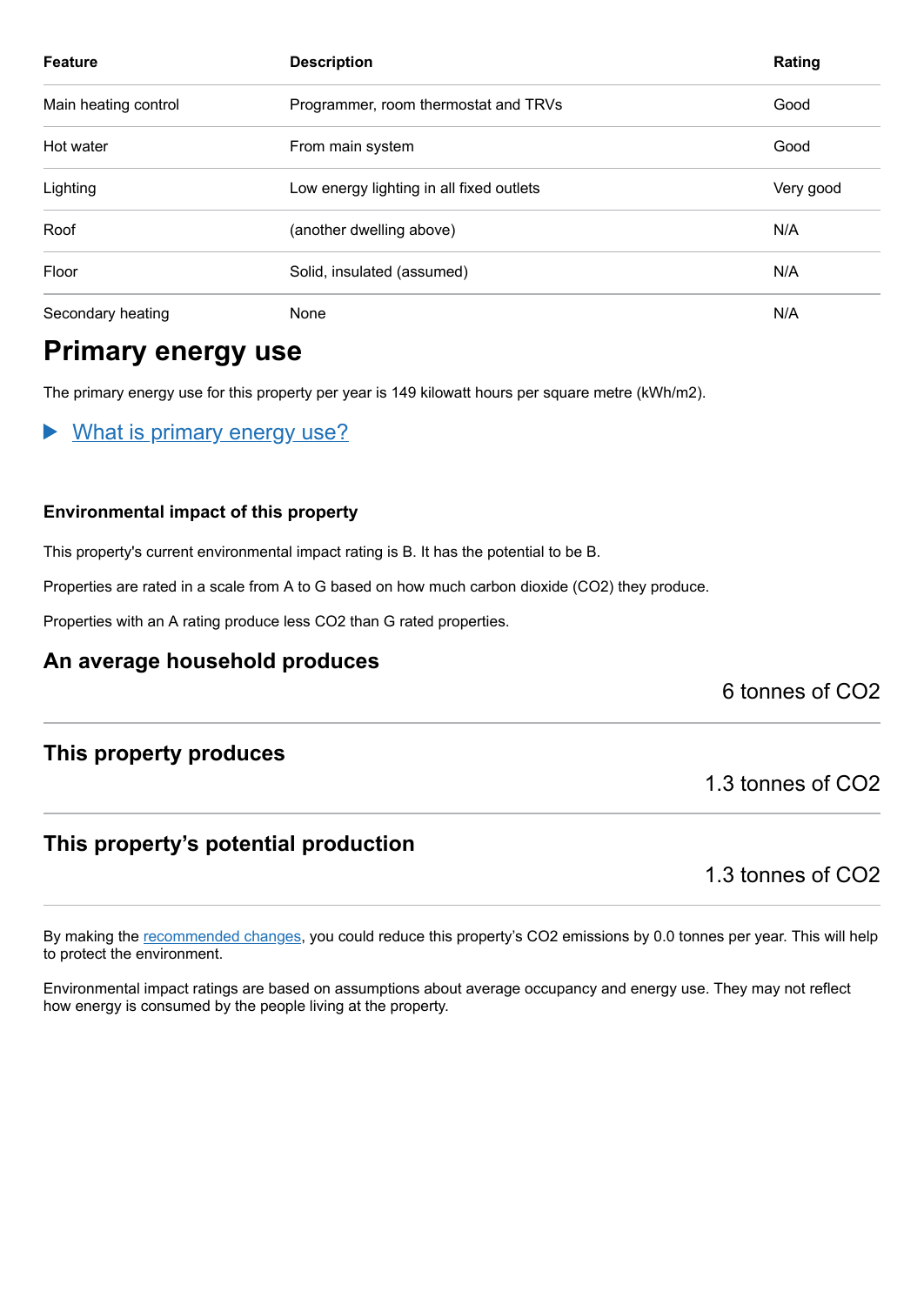#### <span id="page-3-0"></span>**How to improve this property's energy performance**

The assessor did not make any recommendations for this property.

Simple Energy Advice has guidance on improving a property's energy use. [\(https://www.simpleenergyadvice.org.uk/\)](https://www.simpleenergyadvice.org.uk/)

Potential energy rating **C**

# **Paying for energy improvements**

[Find energy grants and ways to save energy in your home.](https://www.gov.uk/improve-energy-efficiency) (https://www.gov.uk/improve-energy-efficiency)

**Estimated energy use and potential savings**

**Estimated yearly energy cost for this property**

### **Potential saving**

£0

£365

The estimated cost shows how much the average household would spend in this property for heating, lighting and hot water. It is not based on how energy is used by the people living at the property.

The estimated saving is based on making all of the recommendations in [how to improve this property's energy performance.](#page-3-0)

For advice on how to reduce your energy bills visit Simple Energy Advice [\(https://www.simpleenergyadvice.org.uk/\)](https://www.simpleenergyadvice.org.uk/).

# **Heating use in this property**

Heating a property usually makes up the majority of energy costs.

**Estimated energy used to heat this property**

**Space heating**

2809 kWh per year

## **Water heating**

1727 kWh per year

# **Potential energy savings by installing insulation**

The assessor did not find any opportunities to save energy by installing insulation in this property.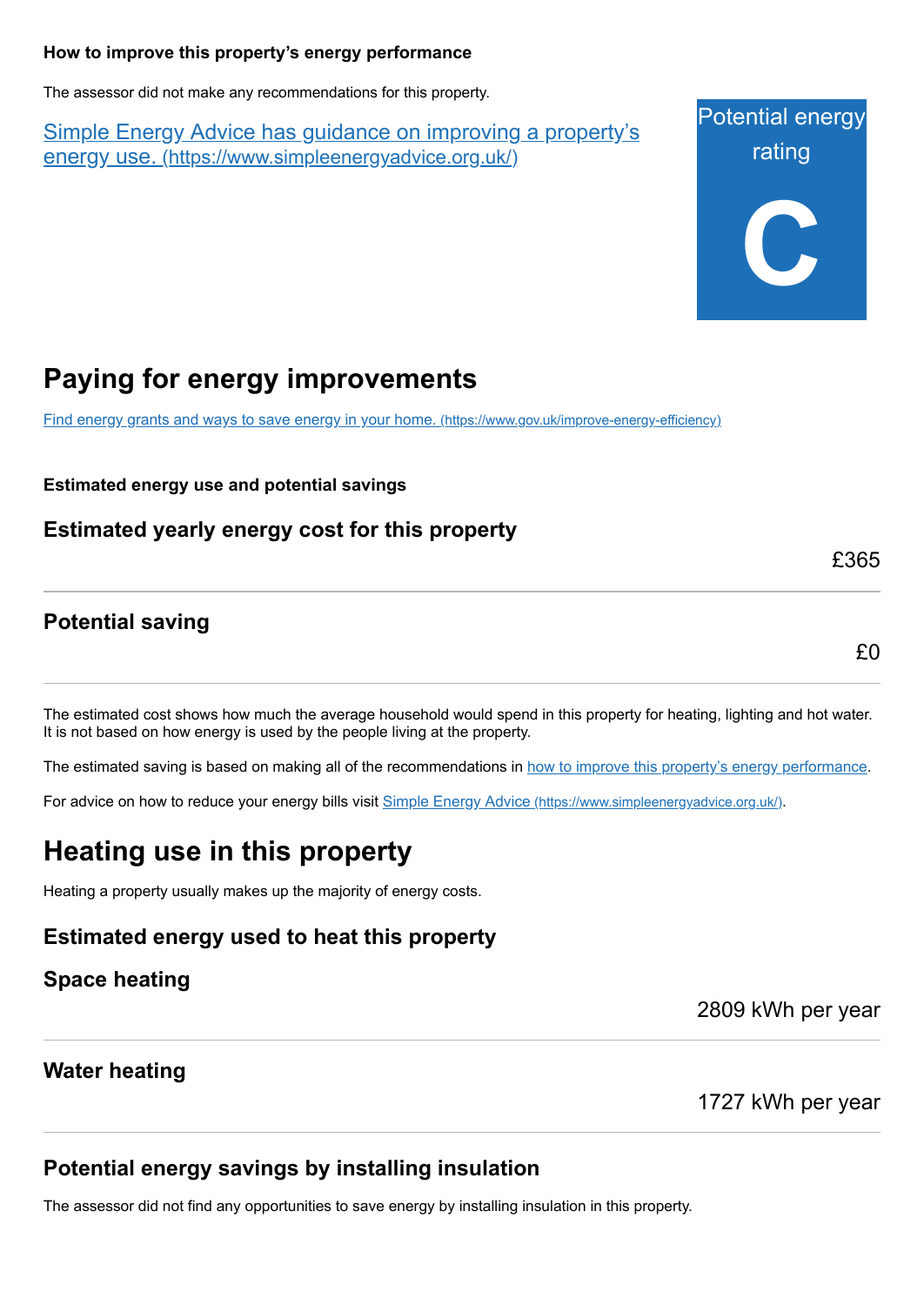You might be able to receive Renewable Heat Incentive payments [\(https://www.gov.uk/domestic-renewable-heat-incentive\)](https://www.gov.uk/domestic-renewable-heat-incentive). This will help to reduce carbon emissions by replacing your existing heating system with one that generates renewable heat. The estimated energy required for space and water heating will form the basis of the payments.

#### **Contacting the assessor and accreditation scheme**

This EPC was created by a qualified energy assessor.

If you are unhappy about your property's energy assessment or certificate, you can complain to the assessor directly.

If you are still unhappy after contacting the assessor, you should contact the assessor's accreditation scheme.

Accreditation schemes are appointed by the government to ensure that assessors are qualified to carry out EPC assessments.

# **Assessor contact details**

### **Assessor's name**

Nicholas Davies

### **Telephone**

07727995976

### **Email**

[nicktdavies@hotmail.com](mailto:nicktdavies@hotmail.com)

# **Accreditation scheme contact details**

### **Accreditation scheme** Quidos Limited

### **Assessor ID** QUID206854

## **Telephone**

01225 667 570

### **Email**

[info@quidos.co.uk](mailto:info@quidos.co.uk)

# **Assessment details**

**Assessor's declaration** No related party